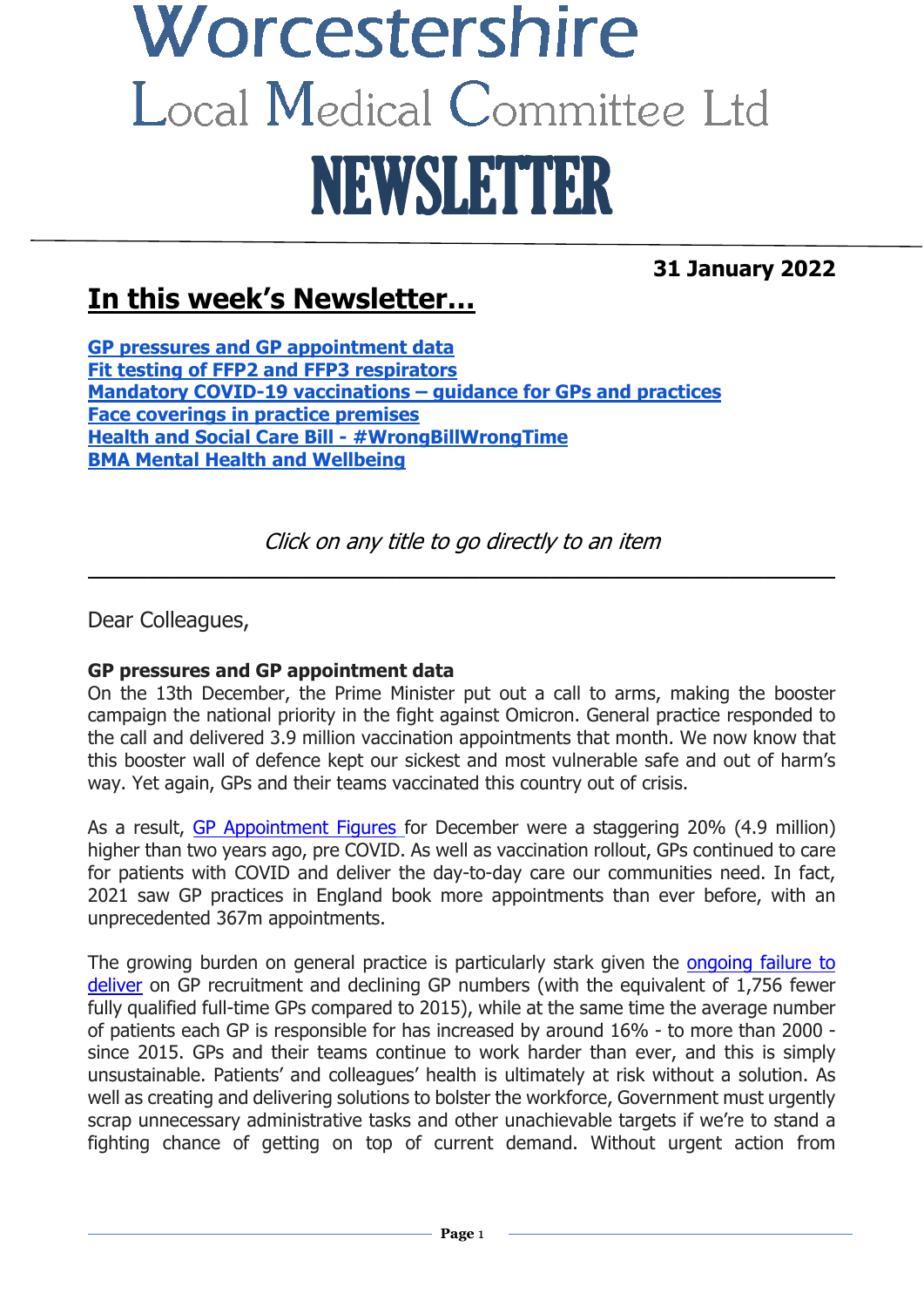Government, the care GPs provide for their patients will inevitably deteriorate as they prioritise only the sickest, ultimately leading to a two-tier system.

Thank you to all our colleagues in general practice for this immense contribution.

Read [Full BMA Statement](https://www.bma.org.uk/bma-media-centre/latest-appointments-data-highlights-immense-backlog-facing-general-practice-says-bma) by Dr Farah Jameel, GPC England chair.

Read more about [Pressures in NHS](https://www.bma.org.uk/advice-and-support/nhs-delivery-and-workforce/pressures/an-nhs-under-pressure) in the BMA's newly published hub, which includes data on GP workforce and workload, and an analysis on pressures in general practice.

#### <span id="page-1-0"></span>**Fit testing of FFP2 and FFP3 respirators**

[IPC \(Infection Prevention and Control\) Guidance](https://www.gov.uk/government/publications/wuhan-novel-coronavirus-infection-prevention-and-control/covid-19-guidance-for-maintaining-services-within-health-and-care-settings-infection-prevention-and-control-recommendations) advises that clinicians seeing patients with any known or suspected respiratory infections should wear FFP3 respirators to prevent nosocomial transfer. It is also a requirement of the [Health and Safety Executive \(HSE\)](https://protect-eu.mimecast.com/s/9nSaCWqVVi5LQj8Txiwwm?domain=eur03.safelinks.protection.outlook.com) that FFP2 masks are fit-tested in the same way as FFP3 masks. HSE advises against the use of FFP2 unless we are in contingency measures as these provide a lesser filtration rate than FFP3.

GPC England (GPCE) has persistently made the case that COVID-19 is transmitted by airborne means and that effective respiratory protective equipment (RPE) is of vital importance to protect healthcare staff and our patients. GPC have worked hard with NHSE/I in order to protect our colleagues and patients. This latest guidance acknowledges these facts and provides a framework by which practices can access appropriate RPE.

Practices can access FFP respirators, including FFP3s, via the [PPE Portal](https://bma-mail.org.uk/t/JVX-7OSSX-JCJOU4-4OA3HQ-1/c.aspx) if they have risk assessed their environments and require these. In addition, practices can access fit-testing for their FFP respirators through their local commissioners, and CCGs have been informed that where risk assessments have shown it to be necessary, fit-testing should be provided by the CCG. NHSE/I have asked CCG/Integrated Care Systems (ICSs) to identify fit testing capacity that may be available in their system, to consider the need across the whole system and ensure demand is prioritized according to clinical need and the type of procedures that local providers are carrying out in line with IPC guidance.

A list of fit testing training providers is available [Link](https://protect-eu.mimecast.com/s/dgL4CY588fLWv3XIVThhy?domain=eur03.safelinks.protection.outlook.com) and there is also additional support via two dedicated Fit Test Helplines for NHS / healthcare providers, which can be contacted on: 07376 304545 or 07376 304546. The legal duty is to take all reasonably practicable actions. If there is no availability of fit testing or there will be delay, risk is still reduced by moving from surgical masks to either FFP2 or FFP3 respirators.

Read our **Guideline** for practices to use, about making risk assessments and on infection control protocols.

#### <span id="page-1-1"></span>**Mandatory COVID-19 vaccinations – guidance for GPs and practices**

The BMA has now published specific [Guidance for GPs and Practices](https://www.bma.org.uk/advice-and-support/covid-19/vaccines/covid-19-mandatory-vaccinations-for-staff-in-gp-practices)

in response to the new regulations that require all healthcare staff in England to be fully vaccinated against COVID-19 by April. GPC and the LMC continue to get a significant number of questions on this subject, and we are very aware of the anxiety that VCOD is causing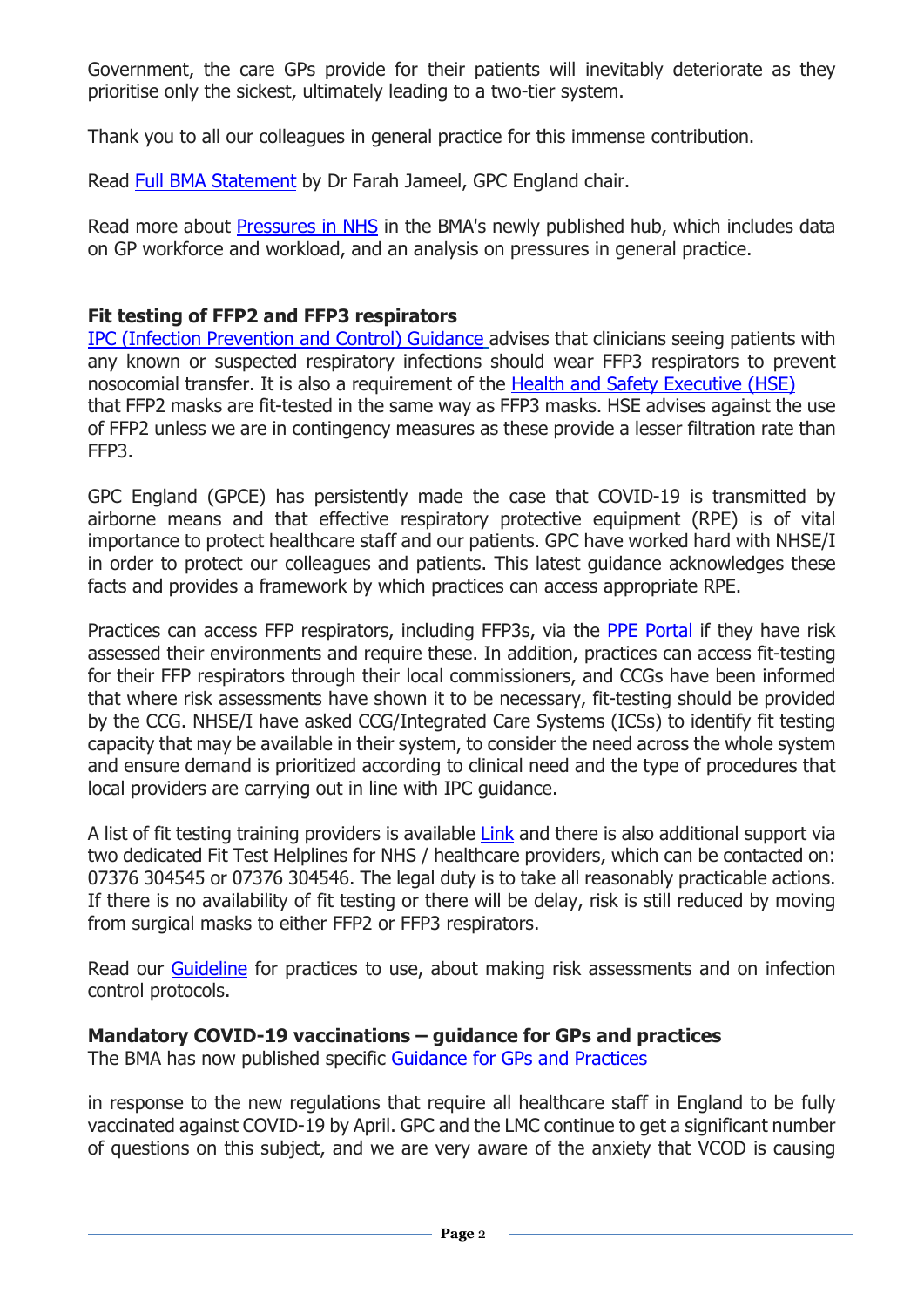practices. It is not possible to give solutions for every single scenario, but the BMA have tried to address the most common questions.

This [guidance](https://bma-mail.org.uk/t/JVX-7PLSC-JCJOU4-4OV85W-1/c.aspx) will help answer your most common queries in regards to:

- who does it apply to and what the exemptions are
- defining patient-facing roles
- dealing with vaccine hesitant employees
- redeployment and dismissal
- contracts and agreements.

This sits alongside wider [BMA Guidance](https://www.bma.org.uk/advice-and-support/covid-19/vaccines/covid-19-mandatory-vaccine-faqs) published previously. Both sets of guidance should be read in conjunction with each other. The BMA will also be publishing a flowchart for practices dealing with unvaccinated staff, in the next few days,

The guidance will be added to as more questions are asked and more information becomes available.

#### <span id="page-2-0"></span>**Face coverings in practice premises**

As of 27 January, [Face Masks will no longer be a legal requirement](https://www.gov.uk/guidance/covid-19-coronavirus-restrictions-what-you-can-and-cannot-do) but people are still advised to wear coverings in enclosed or crowded spaces, and the [IPC Guidance for health](https://www.gov.uk/government/publications/wuhan-novel-coronavirus-infection-prevention-and-control/covid-19-guidance-for-maintaining-services-within-health-and-care-settings-infection-prevention-and-control-recommendations)  [settings](https://www.gov.uk/government/publications/wuhan-novel-coronavirus-infection-prevention-and-control/covid-19-guidance-for-maintaining-services-within-health-and-care-settings-infection-prevention-and-control-recommendations) states that face masks should continue to be worn by staff and patients in health care settings.

[Practices should carry out risk assessments](https://i.emlfiles4.com/cmpdoc/3/7/7/5/2/files/868663_ppe-risk-assessment-final.pdf?utm_source=The%20British%20Medical%20Association&utm_medium=email&utm_campaign=12917145_GP%20ENEWSLETTER%2013012022&dm_t=0,0,0,0,0) and assess what level of respiratory protective equipment should be worn by different groups in various settings. Health and Safety law makes it your responsibility to protect staff and other patients based upon these risk assessments, thus making mask wearing a legal requirement if your risk assessment suggests masks should be worn. If challenged by patients not wanting to wear a mask GPC advises that you can refer to the [IPC Guidance](https://www.gov.uk/government/publications/wuhan-novel-coronavirus-infection-prevention-and-control/covid-19-guidance-for-maintaining-services-within-health-and-care-settings-infection-prevention-and-control-recommendations) and your risk assessments and inform the patient that "the law imposes on me the duty to expect you to wear a mask, and on you the duty to wear one in these premises."

Download the [poster about using face coverings in practices](https://www.bma.org.uk/media/4545/bma-visiting-your-gp-poster-england-sept-2021.pdf)

#### <span id="page-2-1"></span>**Health and Social Care Bill - #WrongBillWrongTime**

The BMA, as a core member of a [coalition of almost 90 healthcare organisations,](https://www.rcp.ac.uk/guidelines-policy/strengthening-workforce-planning-health-and-care-bill-coalition-principles) [called on](https://twitter.com/TheBMA/status/1485624237666746374?cxt=HHwWjICyve_X_50pAAAA)  [peers debating workforce elements of the Health and Social Care Bill](https://twitter.com/TheBMA/status/1485624237666746374?cxt=HHwWjICyve_X_50pAAAA) this week to support [Amendment 170,](https://bills.parliament.uk/bills/3022/stages/15953/amendments/90095) which would place a duty on the Secretary of State to publish regular, independently verified assessments of the workforce numbers needed, now and in the future, to meet the growing needs of the population.

The BMA's wider briefing warns that the NHS is still under huge pressure from the pandemic and it is [not the right time](https://www.bma.org.uk/media/4968/bma-briefing-health-and-care-bill-committee-stage-hol-jan-22.pdf) to be reorganising the NHS. Read more about our concerns with the Bill [here.](https://www.bma.org.uk/advice-and-support/nhs-delivery-and-workforce/integration/the-health-and-care-bill) 

#### <span id="page-2-2"></span>**BMA Mental Health and Wellbeing**

The BMA continues to offer [wellbeing services](https://www.bma.org.uk/advice-and-support/your-wellbeing#wellbeing-support-services) and confidential 24/7 counselling and peer support for all doctors and medical students, as well as their partners and dependents, on 0330 123 1245. Access the [BMA's COVID-19 wellbeing pages here.](https://www.bma.org.uk/advice-and-support/covid-19/your-health/covid-19-your-wellbeing)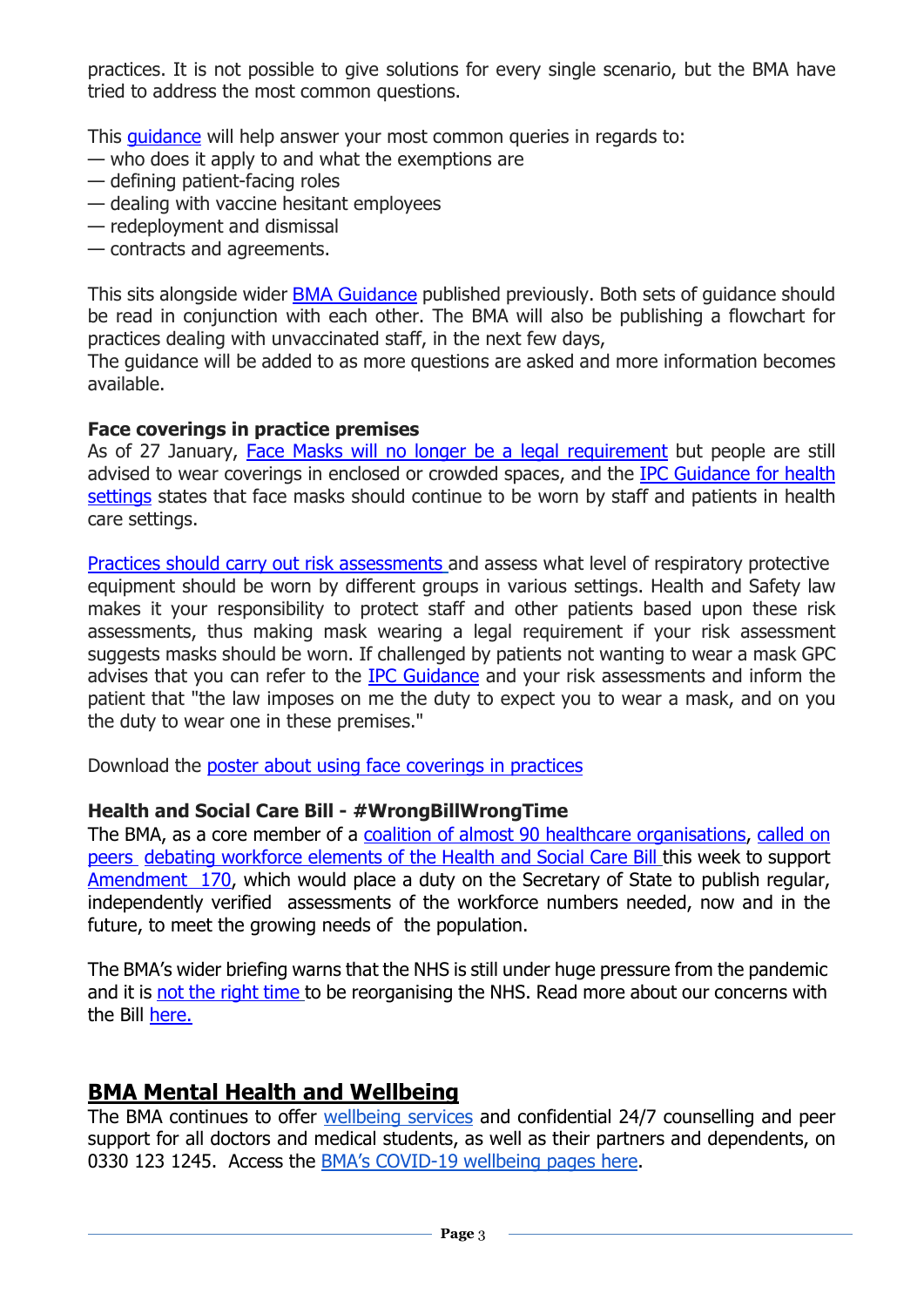The BMA has welcomed the NHSE/I [announcement](https://www.england.nhs.uk/2020/10/strengthening-mental-health-support-for-staff/) of further funding for the expanded and rapid access provision of mental health services for NHS staff in England over the winter. This is urgently required and something the BMA has been calling for to support the major challenges NHS staff are facing. At the ARM, a motion was passed expressing concern at the potential long-term impact of the pandemic and called for resources to support the profession. As we head into a second wave of the virus it is vital that staff are protected. [Find out more here.](https://people.nhs.uk/)

### **LMC WEBSITE**

The following guidance has been added to the LMC website [www.worcslmc.co.uk](http://www.worcslmc.co.uk/) this week:

N/A

#### **COVID 19 RESOURCES**

BMJ – [news and resources](https://www.bmj.com/coronavirus) [RCGP COVID-19 information](https://www.rcgp.org.uk/policy/rcgp-policy-areas/covid-19-coronavirus.aspx) [NHSE/I primary care bulletins](https://www.england.nhs.uk/coronavirus/primary-care/other-resources/primary-care-bulletin/) [NICE resources](https://nhsconfed.us16.list-manage.com/track/click?u=feeeed3bba7c179fd3a7ef554&id=0017c62a07&e=d3deb28f87)

#### **Mentoring Support**

A free mentoring service is available to GPs, Nurses and Practice Managers that offers professional and confidential mentoring support and signposting. Our mentors are a group of experienced, GPs, Nurses and PMs many of whom have educational roles and all of whom have been trained. They are here for you, just as you are there for your patients and colleagues. They can support you to work through personal and professional challenges that you may be facing. To find out more, now or at any time, please contact the Workforce Team GP Support Team

#### **GP Support Team**

The CCG and LMC have a well-established GP Support Team in place, whose main focus is to respond to and empower practices to make operational and team changes that address challenges they are facing in the short to medium term. The GP Support Team can be accessed via the LMC or Workforce Team. By connecting colleagues and sharing ideas, we hope to support practices in achieving their aims.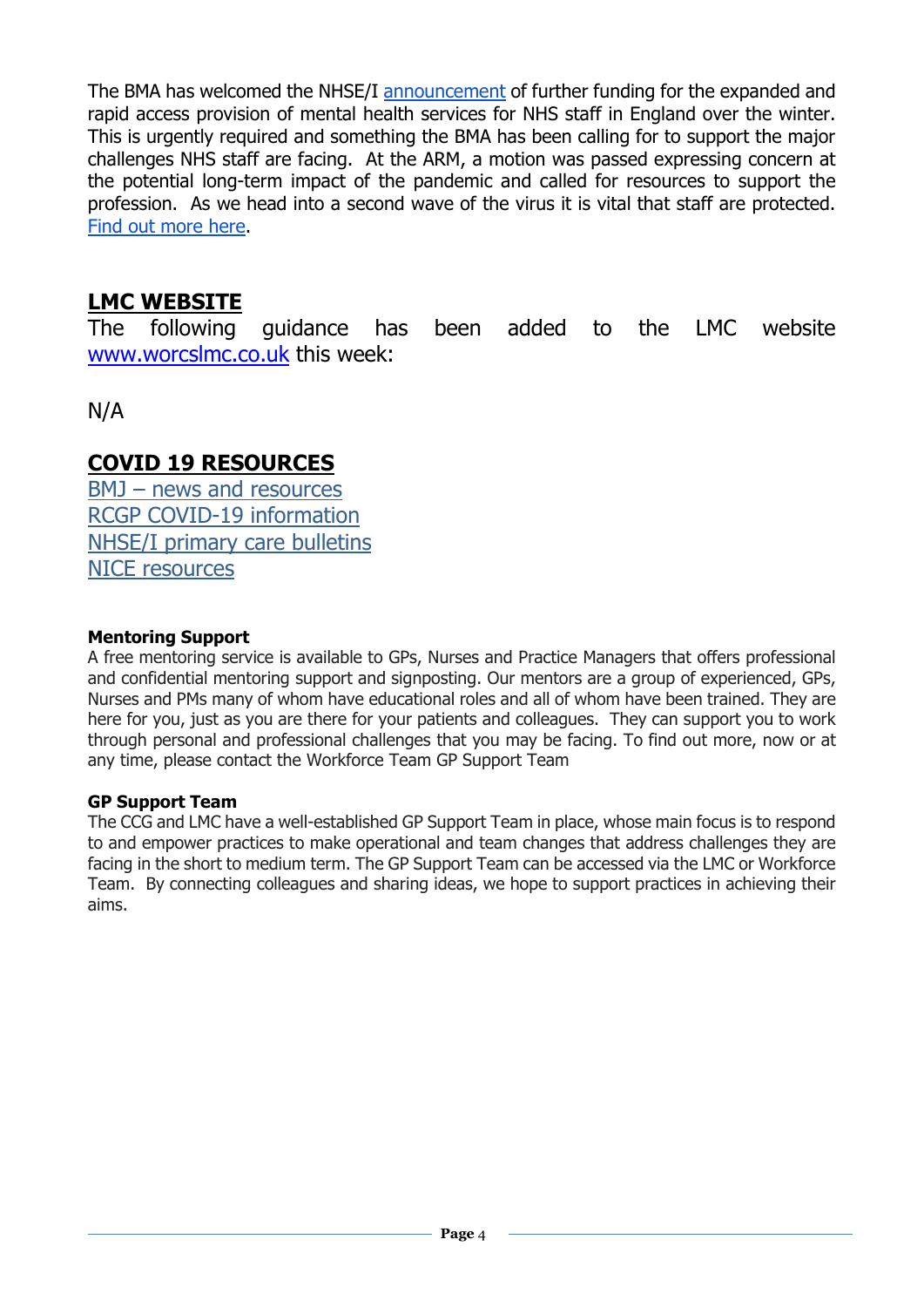## WORCESTERSHIRE AND HEREFORDSHIRE LMC LTD

#### **Registered office: St Stephens Surgery, Adelaide Street, Redditch, Worcs B97 4AL Tel. 01527 65082**

All topical issues relating to local general practice are discussed at the monthly LMC meetings and those minutes can be read on the LMC [Website.](https://www.worcslmc.co.uk/pages/lmc-meetings) Should you require further information on any issues raised at the LMC meetings please do not hesitate to contact the LMC representative for your area or practice.

#### **MEMBERS OF THE WORCESTERSHIRE COMMITTEE**

| <b>CHAIRMAN:</b>          | Dr David Herold<br>Riverside Surgery, Waterside, Evesham, Worcs. WR11 1JP<br>Tel: 01386 444400 Email: d.herold@nhs.net                    |  |
|---------------------------|-------------------------------------------------------------------------------------------------------------------------------------------|--|
| <b>VICE-CHAIRMAN:</b>     | Dr Matthew Davis<br>Bewdley Medical Centre, Dog Lane, Bewdley, Worcs<br><b>DY12 2EF</b><br>Tel. 01299 402157 Email: matthew.davis@nhs.net |  |
| <b>SECRETARY:</b>         | Dr Gillian Farmer<br>St Stephens Surgery, (address and contact details as above)<br>Email: gfarmer@worcslmc.co.uk                         |  |
| <b>EXECUTIVE OFFICER:</b> | admin@hereflmc.co.uk<br>St Stephens Surgery, (address and contact details as above)<br>Email: admin@hereflmc.co.uk                        |  |

#### **Representatives:**

| <b>BROMSGROVE:</b>  | Dr D Pryke<br>Dr K Hollier               | <b>REDDITCH:</b>  | Dr I Haines<br>Dr M Shah                 |
|---------------------|------------------------------------------|-------------------|------------------------------------------|
| <b>WYRE FOREST:</b> | Dr M Davis<br>Dr S Morton<br>Dr J Rayner | <b>WYCHAVON:</b>  | Dr D Herold<br>Dr J Rankin<br>Dr K Gines |
| <b>MALVERN:</b>     | Dr P Bunyan<br>Dr R Khehar               | <b>WORCESTER:</b> | Dr F Martin<br>Dr C Whyte<br>Dr R Benney |